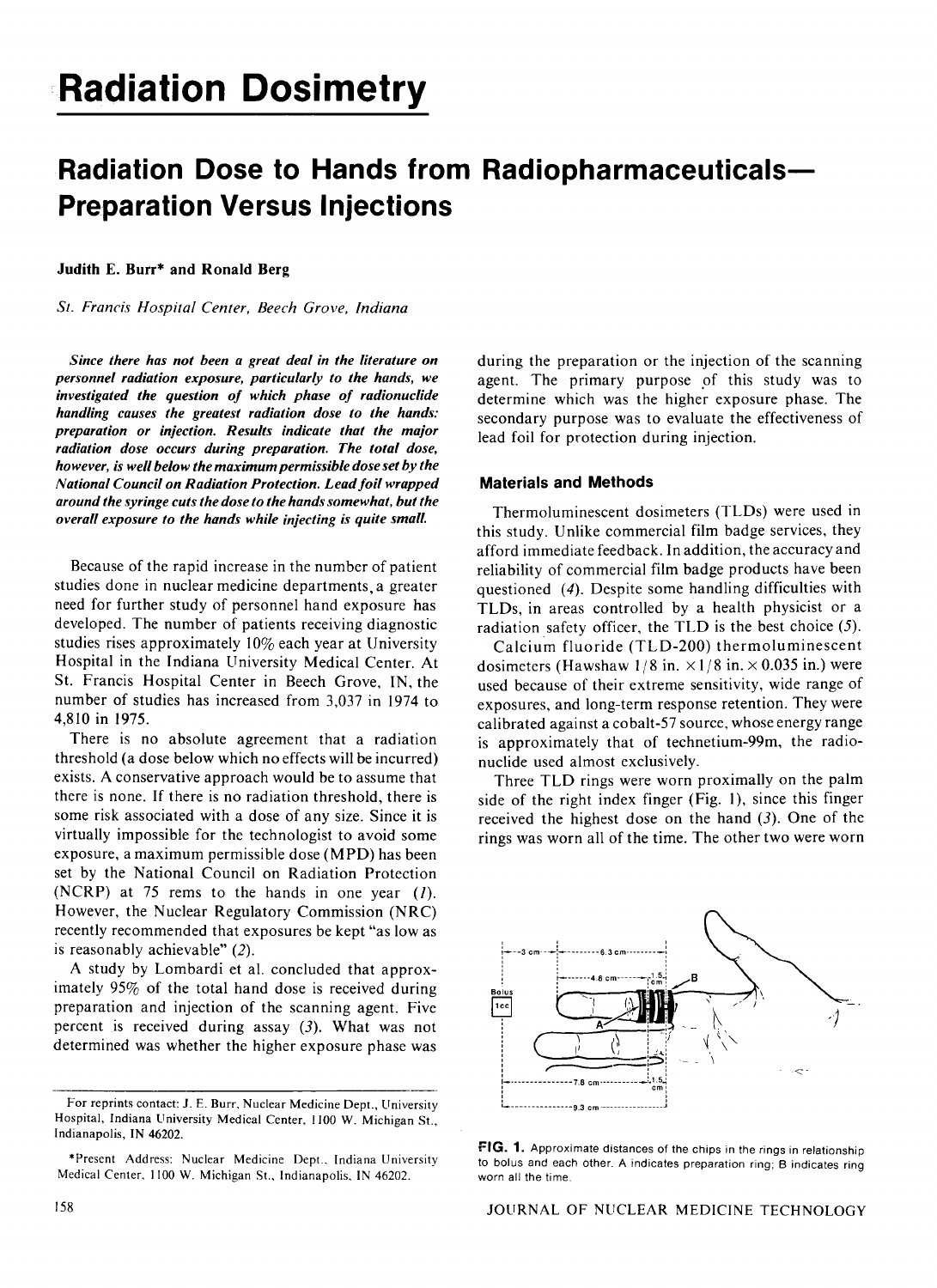| Week | <b>Injections</b> | <b>Dose</b><br>(mCi) | Background*<br>(mrem) | <b>Total</b><br>(mrem) | Preparation<br>(mrem) | Injection<br>(mrem) |
|------|-------------------|----------------------|-----------------------|------------------------|-----------------------|---------------------|
|      | 30                | 394                  | 7±3                   | 96±36                  | $88+36$               | $11\pm3$            |
|      | 41                | 512                  | $11\pm3$              | $151 \pm 35$           | $133 + 36$            | 16±3                |
|      | 28                | 345                  | $4\pm3$               | $70 + 35$              | $70 + 36$             | 9±3                 |
| 4    | 37                | 544                  | $4\pm3$               | $150 + 35$             | $161 \pm 36$          | $10\pm3$            |
| Sum  |                   |                      | $26 \pm 6$            | $467 + 70$             | $452+72$              | $46 \pm 6$          |

only when performing one of the two functions under investigation. When not in use, all the rings were deposited in protective lead containers to prevent unwanted radiation from contaminating the results. Control TLDs were used to check the background activity.

This study was conducted in a 500-bed, private hospital with a nuclear medicine department consisting of two technologists and two assistants. The investigator, one of the two technologists, conducted the experiment with the help of a radiation health physicist. The study ran for four weeks (five-day work week) with the TLDs being read at the end of each week.

All radiopharmaceutical preparations (i.e., elution, assay, kit preparation, dispensing and administration), were carried out by the same technologist. During the last two weeks of the experiment, a leaded foil (Slim-Line Syringe Shield, Atomic Development Corp.) rolled around the syringes was used for protection while injecting. The procedure for using the lead foil during preparation was found to be awkward and timeconsuming, and this protection was discarded during the preparation phase.

## **Results and Discussion**

During radiopharmaceutical preparation the radiation dose was 9.8 times as high as the dose during injection (Table 1). The radiation dose resulting from preparation was approximately equal to the total dose. During the fourth week, the preparation dose was higher. One possible reason for this was the fact that the ring worn all the time was worn 1.5 em more proximally on the right index finger than the other two rings. Using the inverse square law, this small difference in distance can make a large difference in dose when working with such short distances in relation to the syringe bolus. Assuming a I-cc bolus and the approximate distances shown in the illustration, if the preparation ring had been worn as proximal as the ring worn all the time, the dose would have been 30% less during preparation.

During the injection phase of the experiment the doses were approximately twice background level. Although lead foil was used as protection during the last two weeks

of the study and the radiation dose was reduced slightly, we believe the overall injection dose was not significant enough to warrant the extra trouble of using lead foil. The control chips were not kept in lead as the other chips were. This could have elevated the actual background reading somewhat. Error in determining doses of less than 20 mrem is also much higher (Table I).

The total dose to the right index finger was less than 500 mrem per four-week period and averaged 117 mrem per week. This exposure is well below the MPD of 1500 mrem (1.5 rem) per week. The doses in Table 1 are not, however, necessarily representative of the highest dose to the hands. Since the rings were worn proximally on the finger, it is possible that the finger tip, being closer to the bolus in the syringe, received a much greater dose. Again, assuming the distances used (Fig. I) the finger tip would have received approximately 6.7 times the dose received at the proximal end where the preparation ring was worn. This is a considerably higher dose and when trying to keep the radiation doses as low as reasonably achievable, it is advisable to use more radiation protection during preparation.

## **Summary and Conclusion**

This study evaluated radiation exposure to the hands during two phases of radionuclide handling: preparation and injection. These two phases account for most of radiation exposure to the hands. We also investigated the effectiveness of lead foil for protection during injection. On the results we base the following conclusions:

- I. Most radiation exposure occurs during preparation of radiopharmaceuticals.
- 2. The amount of radiation measured during the injection phase, at least in this small department, was almost insignificant.
- 3. Lead foil wrapped around the syringe during injection appears to reduce the dose slightly, but hardly seems worth the extra trouble.
- 4. In a larger department with more patients per technologist, lead foil might be more important during injection.
- 5. The total dose to the right index finger was well